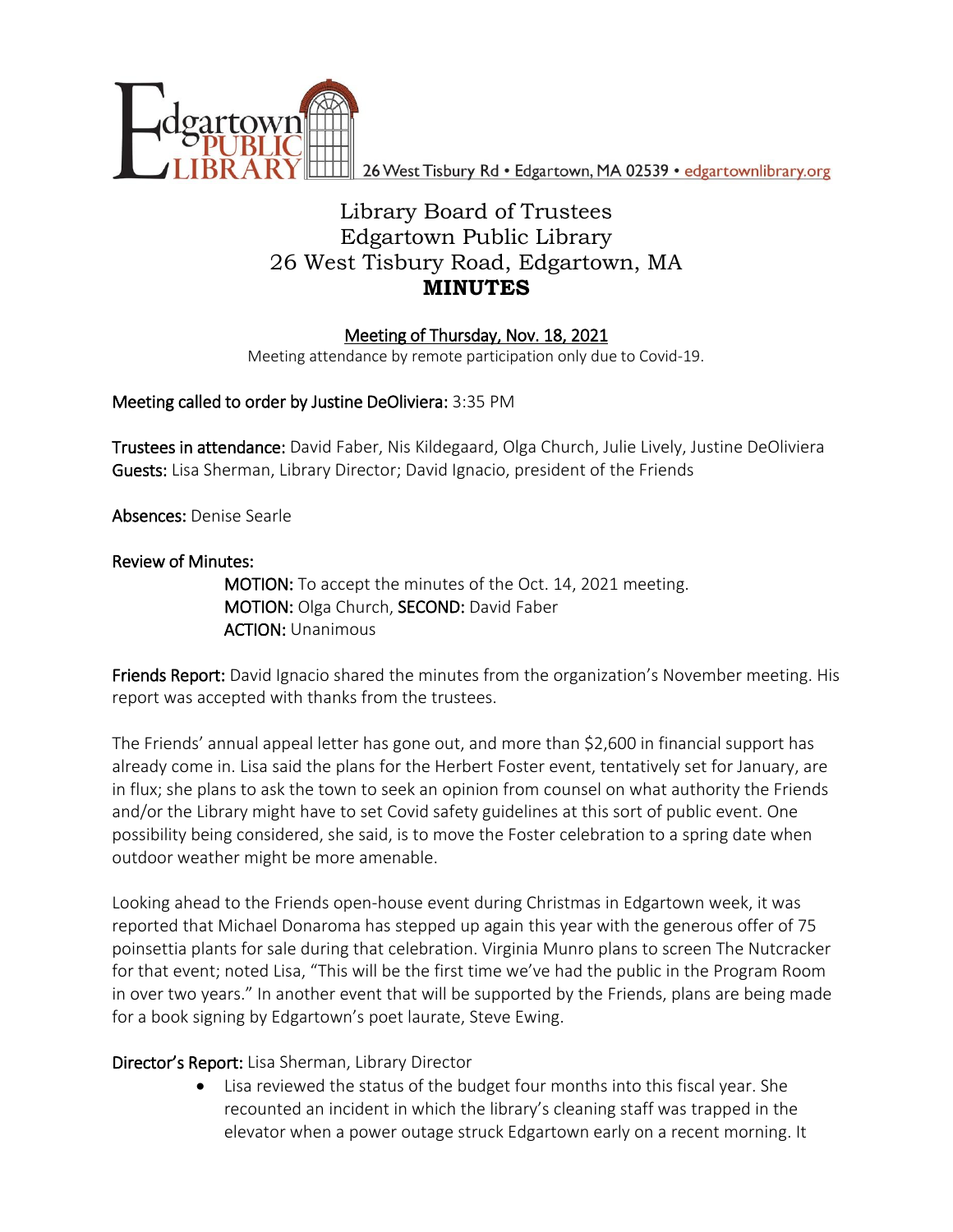turns out that without the addition of new power-backup equipment for the elevator, it's not possible to extract people trapped between floors without damaging the elevator severely. "The only reason they were able to get out," she said, "is that the power came back on about an hour later." She is working with the elevator company to have a backup emergency system (it's called a controller modification device) installed for the elevator, and will pay for it (about \$7,000) from the EPL maintenance budget. It that line goes over budget this year, she said she will request funds to make up the difference from the financial advisory committee. (Lisa noted that she is in conversation with other town officials about the prospect of installing a power generator for the library, but that is still a year or two off.)

- Lisa has found a new contractor (who also takes care of the Edgartown School) to repair the rear Library entrance door. It won't be cheap, but she said this contractor has been responsive. She said the installation of the water filling station in the entryway is now underway.
- Lisa shared a proposed holiday schedule for the library, as follows: Closed Thursday and Friday, Nov. 25 and 26 (open again on Saturday, Nov. 27); closing at 1 p.m. Friday, Dec. 24; closed Saturday, Dec. 25 and closed Saturday, Jan. 1.

MOTION: to accept the proposed holiday schedule: Moved: Olga Church Seconded: Nis Kildegaard Voted: Unanimous

- Lisa said Mike Lynch has done a walk-around to look at the Library's leaky roof issues, and has been given all the materials developed by the consultants earlier this fall. She hopes he'll be back soon for a more detailed examination of the roof issues.
- Lisa said in-person traffic into the library continues to be light this fall October traffic was at a level of 3,279 people, compared to more than 8,000 in the last October before the pandemic. This is an Island-wide situation, and in Edgartown it is in large part because the library isn't yet generating traffic with its popular public in-person programs. She promised to develop a report on the popularity of the library's online public programs (from poetry writing to yoga, from concerts to author talks) in order to put these numbers in better perspective. And she said that activity in the Children's Room is perking up dramatically this fall. Weekly story times are being offered again, and every day after school the library is seeing about 30 children in the room. "That room is the pulse of this place right now," Lisa said.

#### Other Building Operation & Maintenance Updates:

Current building issues in progress, and their status:

- Basement IT/Utility Pole: No progress to report.
- Lisa expressed the hope that either Scott Ellis or the plumber working on the upstairs water station will soon address the water puddling downstairs in the HVAC room.